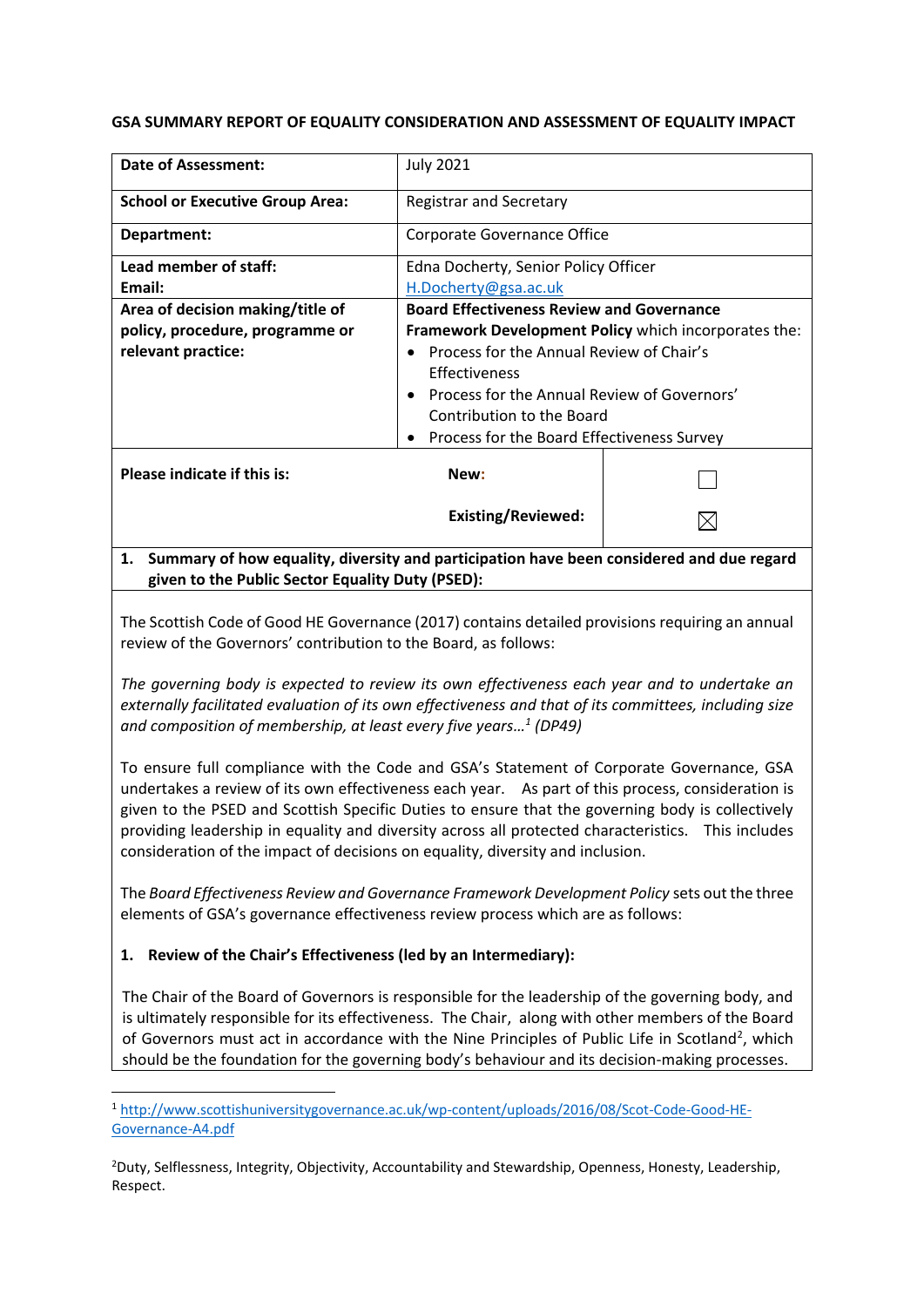The process for the annual Review of the Chair's Effectiveness grants all Governors the opportunity to provide feedback privately to the Board Intermediary should they wish to do so. Thereafter, normally a review discussion is led by the Board Intermediary with the full Board, without the Chair in attendance. In conjunction with this process, the Board Intermediary conducts a review with the Chair, which includes consideration of the Chair's view of: the effectiveness of the Board as a whole (and the effectiveness of any committees the Chair sits on); their contribution to the work of the Board and performance of the role of Chair during the year; and the identification of any training priorities or continuing professional development needs including consideration of the need for additional training in matters of equality and diversity.

# **2. Review of the Governor Contributions to the Board (led by the Chair):**

GSA's Board of Governors is responsible for ensuring the effective management of the Institution and for planning its future development and must therefore observe the highest standards of corporate governance. This includes ensuring and demonstrating integrity and objectivity in the transaction of their business, and following, where possible, a policy of openness and transparency in the dissemination of their decisions. It has ultimate responsibility for the affairs of the institution. The process for the Governor Contributions Exercise focuses primarily on the individual's contribution to the Board and any Board Committees on which they sit and on identifying any training or personal development requirements.

# **3. Board Effectiveness Survey:**

**.** 

As an enhancement to GSA's governance effectiveness review process, Board Effectiveness Surveys are conducted on an annual basis using questions benchmarked against the sector. The survey is comprised of two sections: one related exclusively to the effectiveness of the Board of Governors, and another related to membership of the respective Board Committees. The purpose of the questionnaire is to pinpoint any specific areas that need to be addressed, or could be enhanced in terms of Board effectiveness.

## **2. Evidence used to make your assessment:**

- **Scottish Code of Good HE Governance (2017), specifically Principle 5, detailed provision 41 and Principle 6, detailed provision 58, i.e.:**
	- ➢ The governing body must review its effectiveness regularly and is expected to report publicly on the results of effectiveness reviews and associated actions.
	- $\triangleright$  Members' individual contributions are expected to be reviewed regularly, at a minimum every two years, through a standardised process with the active involvement of the member concerned. Opportunities for relevant personal development should be identified. The timing of this review process should be carefully considered for student members in particular, in order to maximise its usefulness during their limited terms of office. These reviews need not all be carried out by the Chair, though the Chair retains ultimate responsibility for the effectiveness of the governing body.
	- $\triangleright$  The governing body is expected to appoint one of its lay members to serve as an intermediary for other members who might wish to raise concerns about the conduct of the governing body or the Chair. Led by this lay member, the members of the governing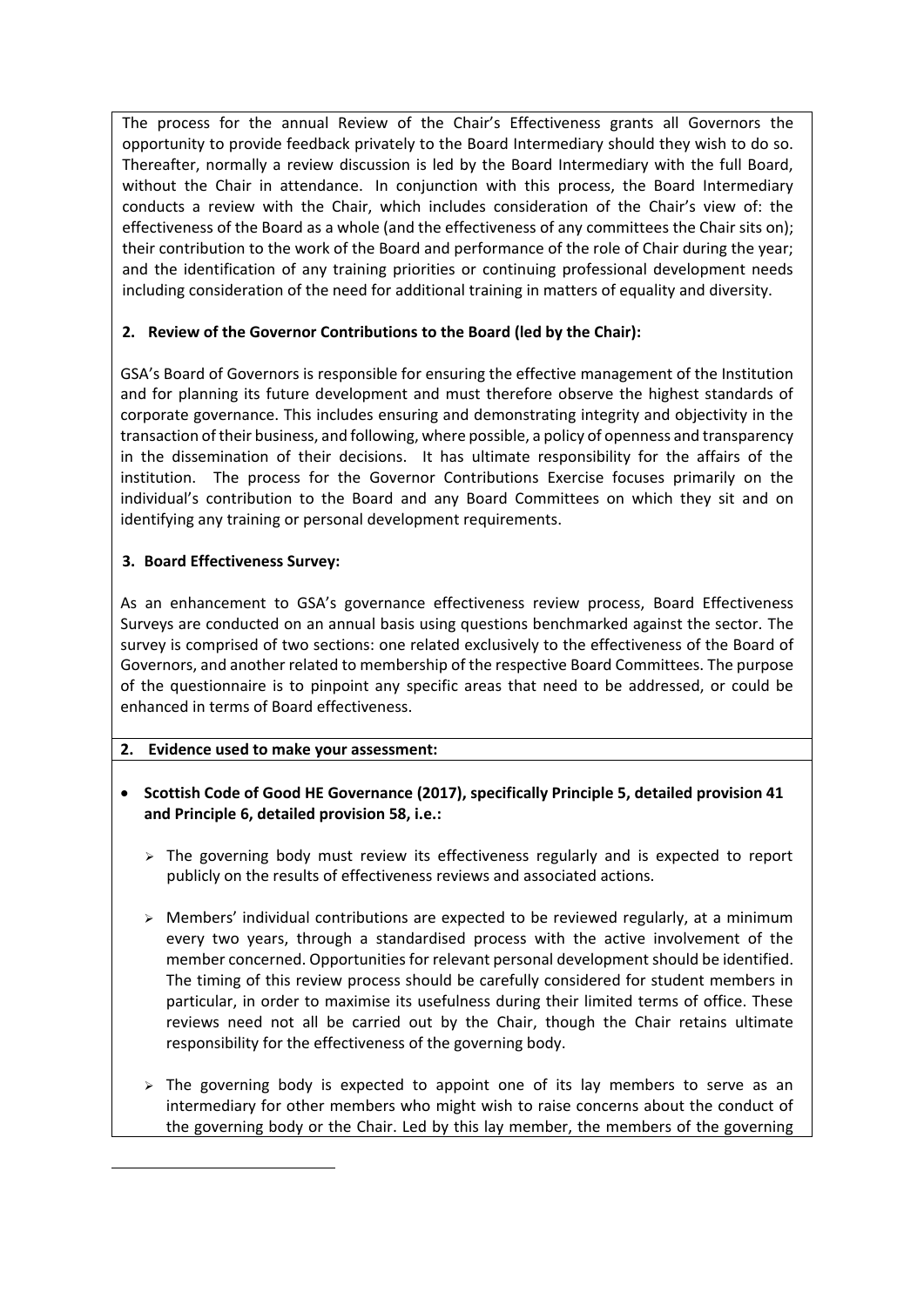body are expected to appraise the Chair's performance at least annually, without the Chair present. Prior to this, all governing body members should be offered the opportunity to provide relevant feedback individually and in private. Like other members, the Chair should be assisted to identify professional development needs in relation to governance responsibilities and seek opportunities to address them.

- **Statement of Corporate Governance 2020/21, specifically section 2.13, i.e.:**
	- $\triangleright$  To establish processes to monitor and evaluate the performance and effectiveness of the Board of Governors.

#### **3. Outline any positive or negative impacts you have identified:**

The potential for **positive, neutral or negative impact** on the three duties of the Equality Act 2010 has been identified as follows:

- **3.1 Eliminate unlawful discrimination, harassment, victimisation and any other conduct prohibited by the Equality Act**:
- The aim of the GSA's *Board Effectiveness Review and Governance Framework Development Policy*, comprised of three elements as outlined in 1. above, is to ensure that the culture of the Board reflects the values and culture of the institution as a whole.
- The purpose of the annual Review of the Chair's Effectiveness, led by the Board Intermediary, is to provide an informal route for Governors to raise any concerns they may have about the conduct of the governing body or the Chair if they so wish, privately and individually, thus supporting a culture of duty, openness, accountability and honesty.
- The purpose of the annual Review of the Governors' Contribution to the Board, led by the Chair, is to review members' individual contributions through a standardised process with the active involvement of the member concerned and to identify opportunities for relevant personal development, including consideration of the need for additional training in matters of equality and diversity.
- The annual Board Effectiveness Survey, led by the Registrar and Secretary, enhances GSA's governance effectiveness review process in that it provides an opportunity for all Governors (including the Chair) to reflect further on the Board's effectiveness and the effectiveness of its Board Committees and to pinpoint any specific issues that need to be addressed.

All three elements of GSA's governance effectiveness review process as outlined above and set out in the *Board Effectiveness Review and Governance Framework Development Policy* are likely to have a **positive impact** on the need to eliminate unlawful discrimination, harassment, victimisation and any other conduct prohibited by the Equality Act.

## **3.2 Advance Equality of Opportunity between people who share a protected characteristic and people who do not share it:**

• The process relating to the annual Review of the Governor Contributions to the Board facilitates identification of any training priorities or continuing professional development needs including consideration of the need for additional training in matters of equality and diversity.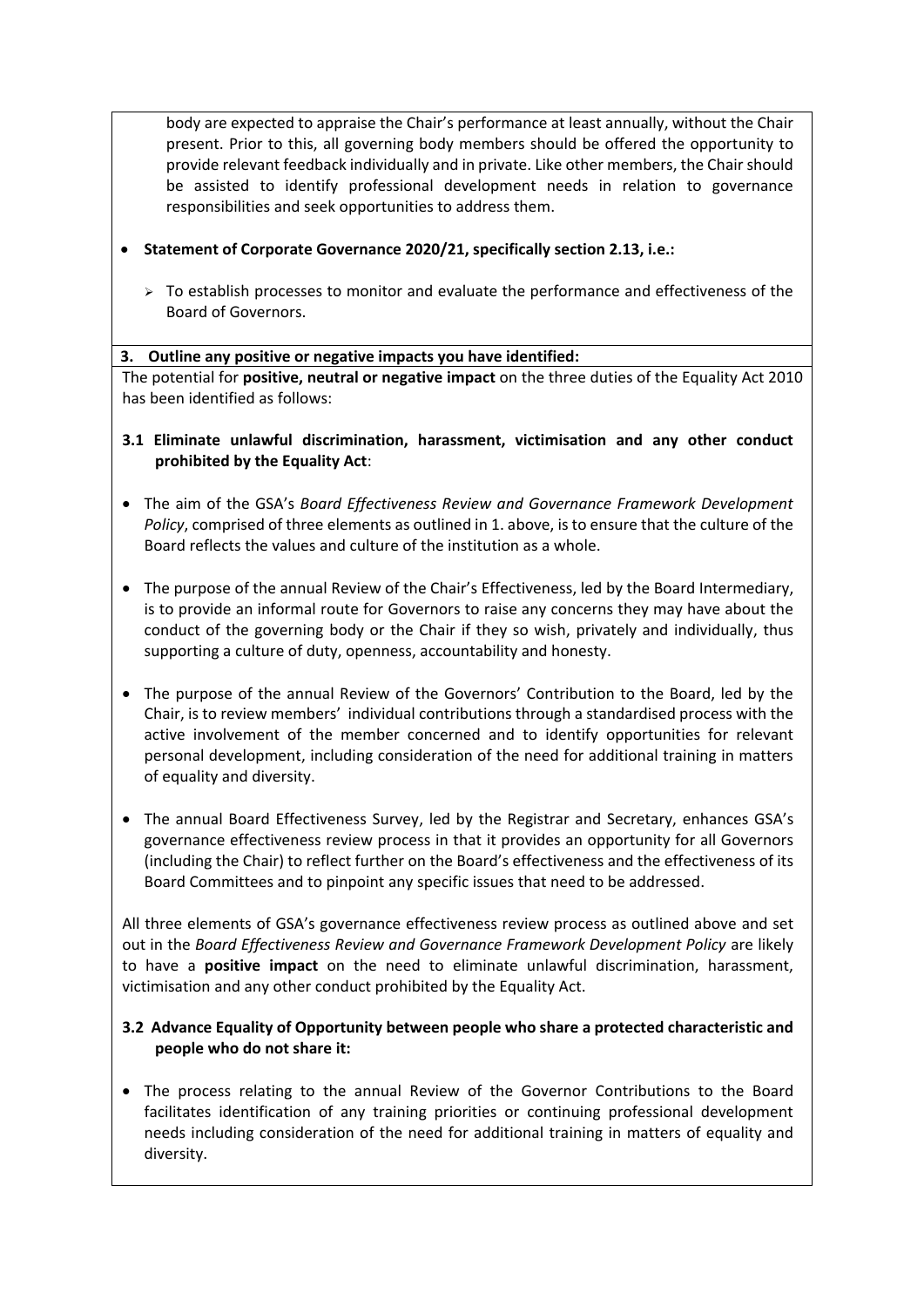- The process relating to the annual Review of the Chair's Effectiveness ensures that, like other members, the Chair is assisted to identify any training priorities or continuing professional development needs including consideration of the need for additional training in matters of equality and diversity.
- The purpose of the Board Effectiveness Survey is to provide an opportunity for all Governors (including the Chair) to reflect on their contribution to the Board and any Committees on which they sit and to pinpoint any specific areas that need to be addressed, or could be enhanced in terms of Board effectiveness.

All three elements of GSA's *Board Effectiveness Review and Governance Framework Development Policy* as outlined above are likely to have a **neutral impact** on the need to Advance Equality of Opportunity between people who share a protected characteristic and people who do not share it. The process applies to all persons equally.

# **Foster Good Relations between people who share a protected characteristic and people who do not share it:**

• All three elements of GSA's *Board Effectiveness Review and Governance Framework Development Policy* facilitate consideration of any other relevant or material governance matters which may have arisen during the preceding year. For example, during the recent review (January 2021), the Board Intermediary noted that several Governors had expressed the view that they had found it easier to contribute via the Zoom meetings rather than the more conventional face to face occasions. All Board Committee meetings will continue to be held via zoom in 2021/22 with the option for face to face meetings, at the Convenor's discretion, should COVID-19 restrictions permit.

All three elements of GSA's *Board Effectiveness Review and Governance Framework Development Policy* as outlined above are likely to have a **neutral impact** on the need to Foster Good Relations between people who share a protected characteristic and people who do not share it. The processes apply to all persons equally.

With due regard to the PSED, **no actual or potential negative impact** on people from any protected characteristic group has been identified in relation to the application or implementation of the *Board Effectiveness Review and Governance Framework Development Policy*.

| (Please complete the action plan in this section) |                           |               |                  |  |
|---------------------------------------------------|---------------------------|---------------|------------------|--|
| <b>Action</b>                                     | <b>Equality Impact</b>    | Person        | <b>Timeframe</b> |  |
|                                                   |                           | Responsible   |                  |  |
| <b>Monitoring and Reporting</b>                   |                           |               |                  |  |
| The Board Effectiveness Review and                | Inform delivery of the    | Registrar and | Every three      |  |
| Governance Framework Development                  | three needs of the PSED   | Secretary     | years.           |  |
| Policy (incorporating the Process for             | through identification of |               |                  |  |
| the Review of Chair's Effectiveness:              | issues or themes arising  |               |                  |  |
| Process for the Review of Governor                | and their relevance to    |               |                  |  |
| Contributions; and Process for the                | the PSED and other        |               |                  |  |
| Board Effectiveness Survey) will be               | relevant legislation.     |               |                  |  |
| reviewed in line with the CGO Policy              |                           |               |                  |  |
| Review Schedule.                                  |                           |               |                  |  |

**4. Actions you have taken or planned as a result of your findings:**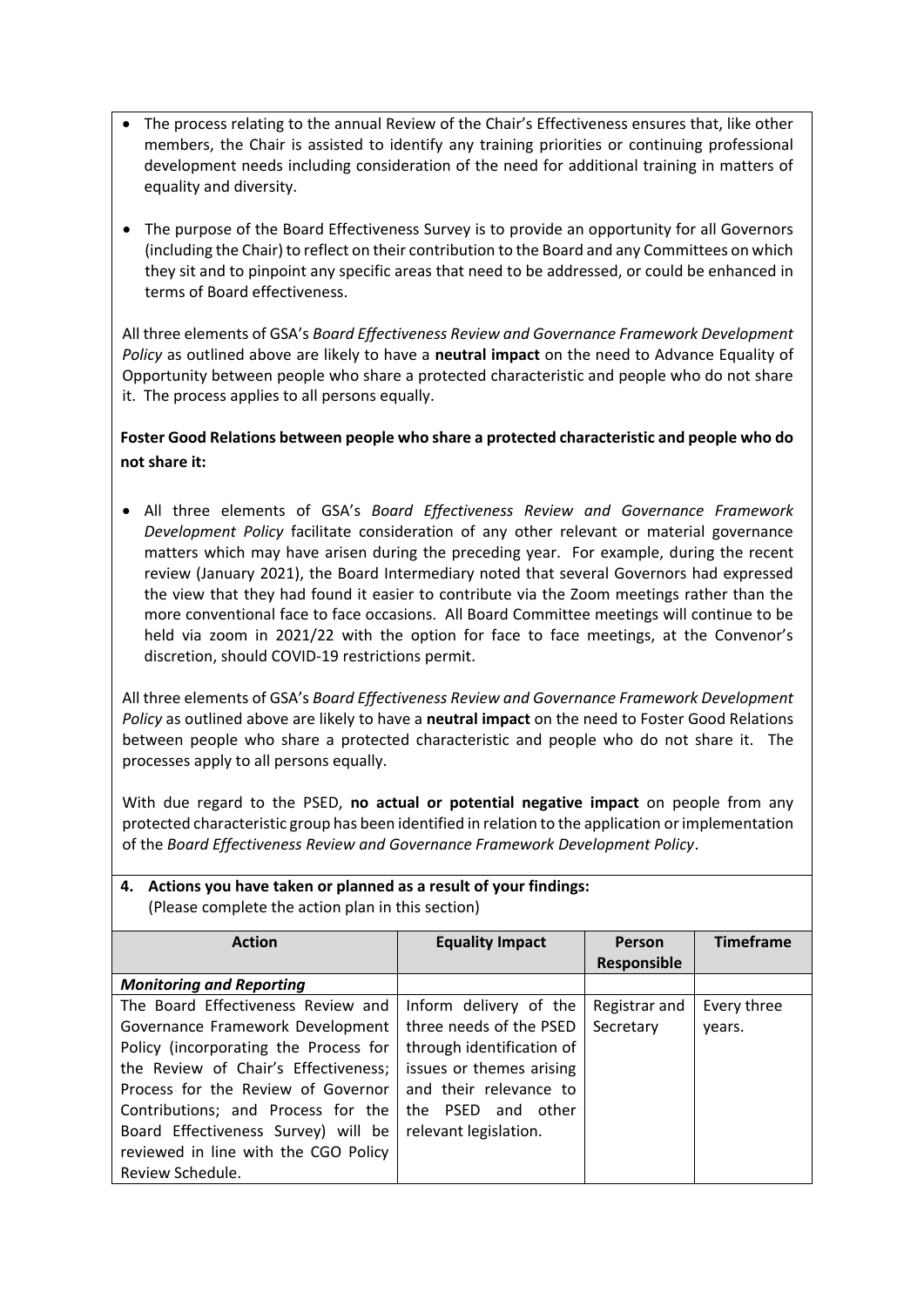#### **5. Where/when will progress and the outcomes of your actions be reported and reviewed:**

An overarching report, which provides a detailed overview of the outcomes from each of the elements of the *Board Effectiveness Review and Governance Framework Development Policy*, including any areas for development and enhancement, will be submitted by the Registrar and Secretary to the March meeting of the Board of Governors, via the Audit and Risk Committee.

In the case of all three elements of GSA's *Board Effectiveness Review and Governance Framework Development Policy*, where a review identifies appropriate revisions and improvements in practice and procedures, these will be documented, actioned, and reported on.

In terms of the Review of the Chair's Effectiveness, where a review identifies professional development needs in relation to governance responsibilities, the Intermediary will work with the Chair of the Board to develop a plan to address those needs. In terms of the Review of the Governor Contributions to the Board, the Chair, with appropriate input from the Vice-Chairs, will review and identify any points to be followed up with individual Governors and refer any training requirements they may have to the Registrar and Secretary; the Chair will also review and identify any points for wider consideration by either the Nominations Committee or the Board, or to be factored in to the wider review of Board effectiveness.

**6. How will your actions and intended outcomes contribute to the delivery of GSA's equality outcomes:**

The *Board Effectiveness Review and Governance Framework Development Policy* as outlined above will assist GSA to ensure that it is contributing to GSA's Equality Outcomes 2021-25, specifically:

**Equality Outcome 1**: Actively foster and support an organisational culture in which dignity and respect for self and others is understood and practiced, where confidence is encouraged and promoted, and where ignorance, prejudice and bias is challenged.

#### **The outcome of your assessment:**

| No action (no potential for negative or positive impact) |  |
|----------------------------------------------------------|--|
| Action to remove barriers/mitigate negative impact       |  |
| Action to promote positive impact                        |  |

#### **Sign-off, authorisation and publishing:**

#### **Review Lead**

| Signed   | Edna Docherty         |
|----------|-----------------------|
| Position | Senior Policy Officer |
| Date     | <b>July 2021</b>      |

#### **Executive Lead**

| Signed   | Craig Williamson        |
|----------|-------------------------|
| Position | Registrar and Secretary |
| Date     | 6 August 2021           |